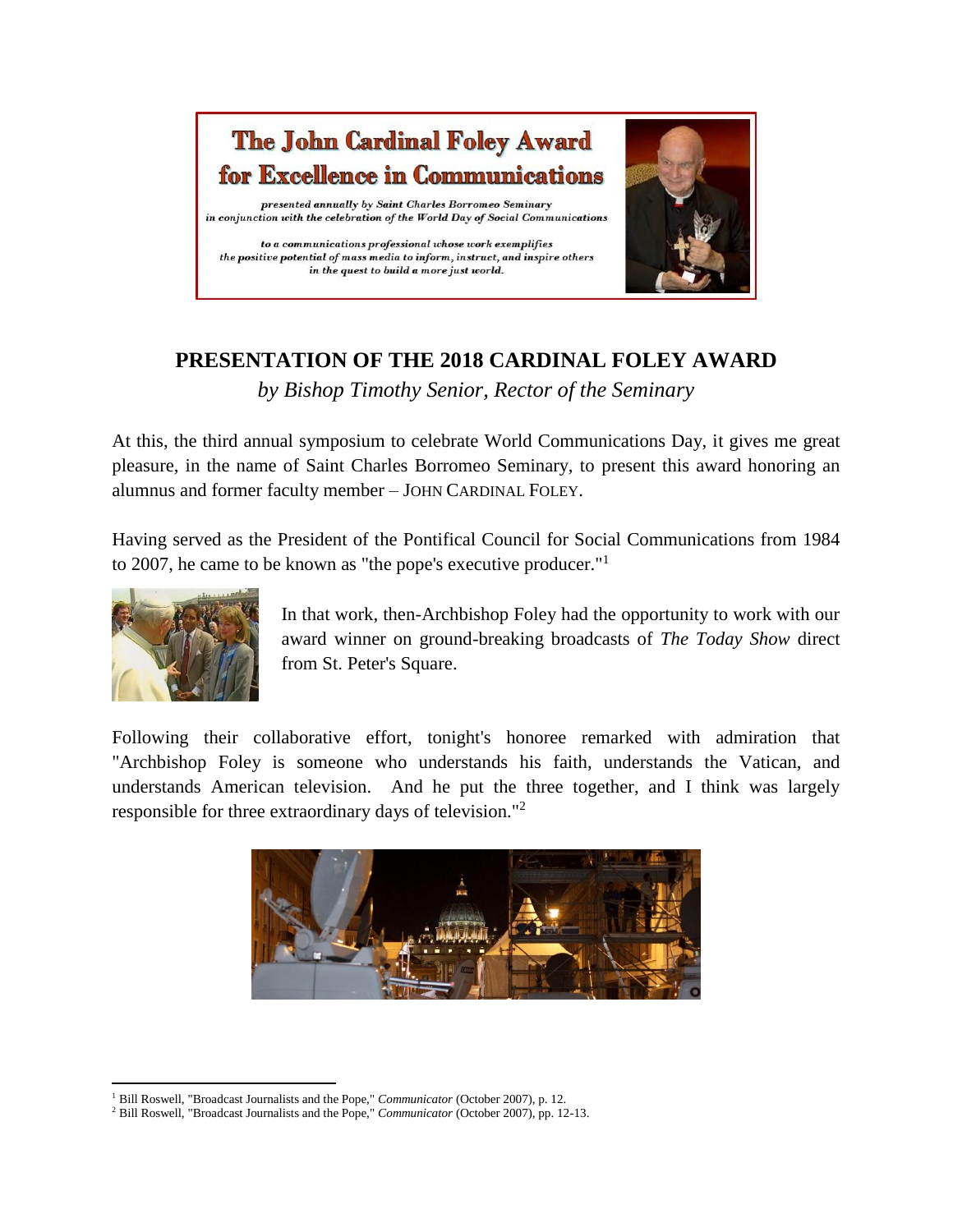With mutual admiration, Cardinal Foley once noted that our award winner has his own trinity of things most important to him: his faith, his family, and his profession – all of which contribute to this evening's honor.<sup>3</sup>

His faith we share.

His family welcome ... in the person of his son, whom Cardinal Foley affectionately dubbed "Lucky Luke" because he was blessed in the womb by a saint, who later held him in his holy hands at a papal audience. I'm told that his proud papa had three television crews ready there to record that event! $4$ 





But we know our award winner the most for his professional work as a broadcast journalist. In that role he became "the nation's television friend."<sup>5</sup>

He has had a lasting impact on our culture of communications as the longest serving moderator of the longest running network program in television history. He turned NBC's *Meet the Press* into the highest rated Sunday public affairs production and the most quoted news broadcast in the world.<sup>6</sup>

In Cardinal Foley's estimation, he was the best interviewer on television, probing but always fair, always a gentleman, and always treating his guests with respect.<sup>7</sup> Here's a brief montage created by  $NBC<sup>8</sup>$  that shows him in action ...



To search for truth responsibly while always showing respect for persons – that is the recipe for a "journalism of peace" as Pope Francis describes it in this year's Message for World Communications Day.



 $\overline{\phantom{a}}$ 

According to the Holy Father, "The best antidotes to falsehoods are not strategies, but people: people who are not greedy but ready to listen, people who make the effort to engage in sincere dialogue so that the truth can emerge; people who are attracted by goodness and take responsibility for how they use language."<sup>9</sup>

<sup>&</sup>lt;sup>3</sup> Bill Roswell, presentation of the Paul White Award from the Radio, Television & Digital News Association (RTDNA[\) on YouTube](https://www.youtube.com/watch?v=YryhYgV4i3Q&feature=youtu.be) (10/13/18). <sup>4</sup> Email correspondence with Maureen Orth (5/16/18).

<sup>&</sup>lt;sup>5</sup> From the acceptance speech by Maureen Orth at the presentation of the Paul White Award from RTDN[A on YouTube.](https://www.youtube.com/watch?v=YryhYgV4i3Q&feature=youtu.be)

 $6$  Robert Schmuhl, Introduction to the  $2008$  Red Smith Lecture in Journalism at the University of Notre Dame.

<sup>&</sup>lt;sup>7</sup> Bill Roswell, presentation of the Paul White Award from the Radio, Television & Digital News Association (RTDNA[\) on YouTube](https://www.youtube.com/watch?v=YryhYgV4i3Q&feature=youtu.be) (10/13/18).

<sup>&</sup>lt;sup>8</sup> NBC archival footage created for John Cardinal Foley Communications Award Dinner, 24 May 2018[, on Vimeo.](https://vimeo.com/270523289/e1fad0c0a8)

<sup>9</sup> *"The truth will set you free" (Jn 8:32). Fake news and journalism for peace -* [Message](http://w2.vatican.va/content/francesco/en/messages/communications/documents/papa-francesco_20180124_messaggio-comunicazioni-sociali.html) of His Holiness Pope Francis for World Communications Day, 24 January 2018.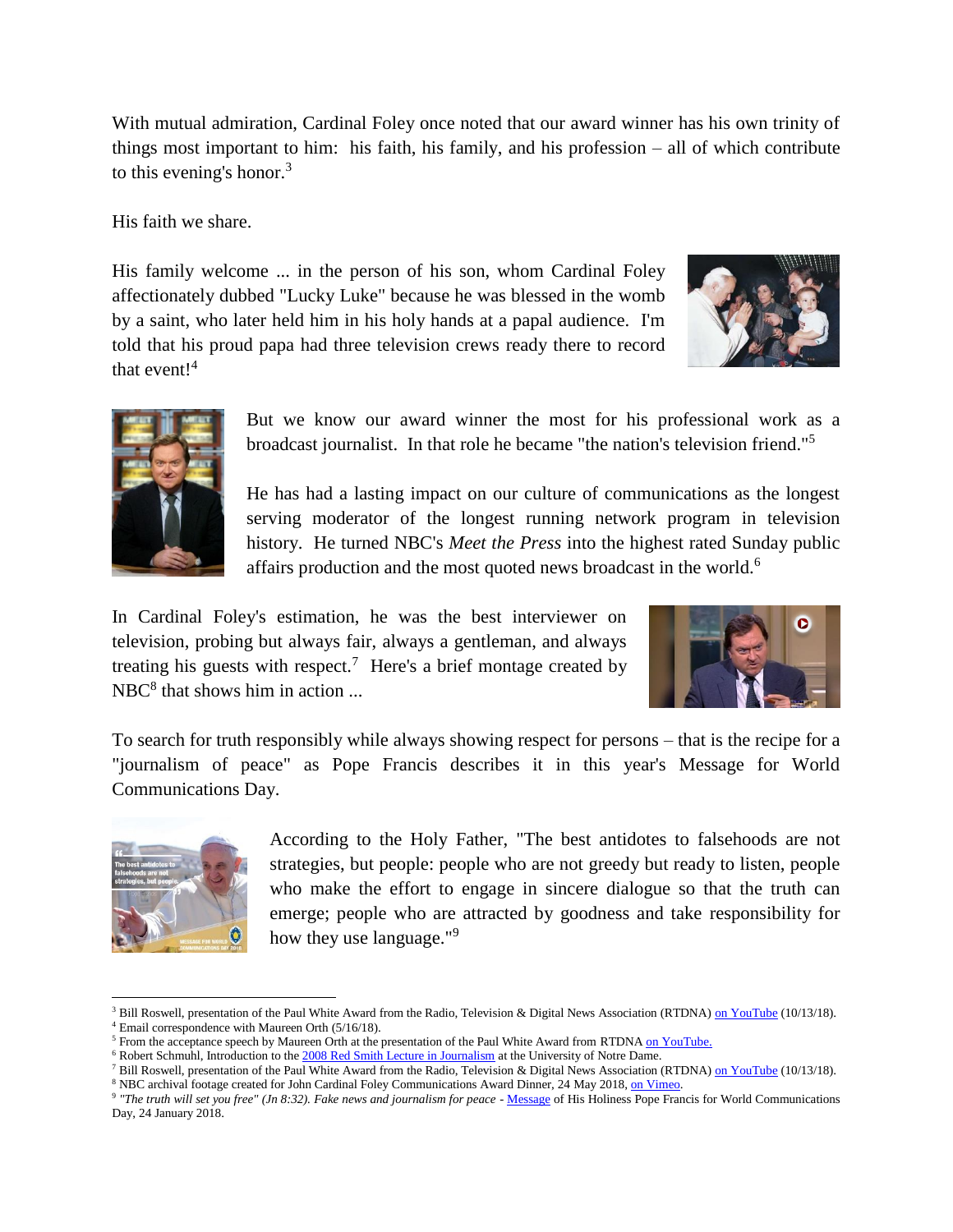Among those people that Pope Francis calls "the protectors of news," this year's award winner stands out. He certainly fits the bill as "a communications professional whose work exemplifies the positive potential of mass media to inform, instruct, and inspire others in the quest to build a more just world."

Long before this award came to be, Cardinal Foley once said of our honoree that everyone in the media should try to be like him and copy him. $10$  In what is now the tenth year since his death, we could not agree more.



 $\overline{\phantom{a}}$ 

And so, ladies and gentlemen, please join me as I invite Luke to come forward now ... to accept from us the *2018 John Cardinal Foley Award for Excellence in Communications*, which we present posthumously to his father: **MR. TIM RUSSERT**.



*(acceptance speech by Luke Russert)*

<sup>&</sup>lt;sup>10</sup> Bill Roswell, presentation of the Paul White Award from the Radio, Television & Digital News Association (RTDNA) [on YouTube](https://www.youtube.com/watch?v=YryhYgV4i3Q&feature=youtu.be) (10/13/18).